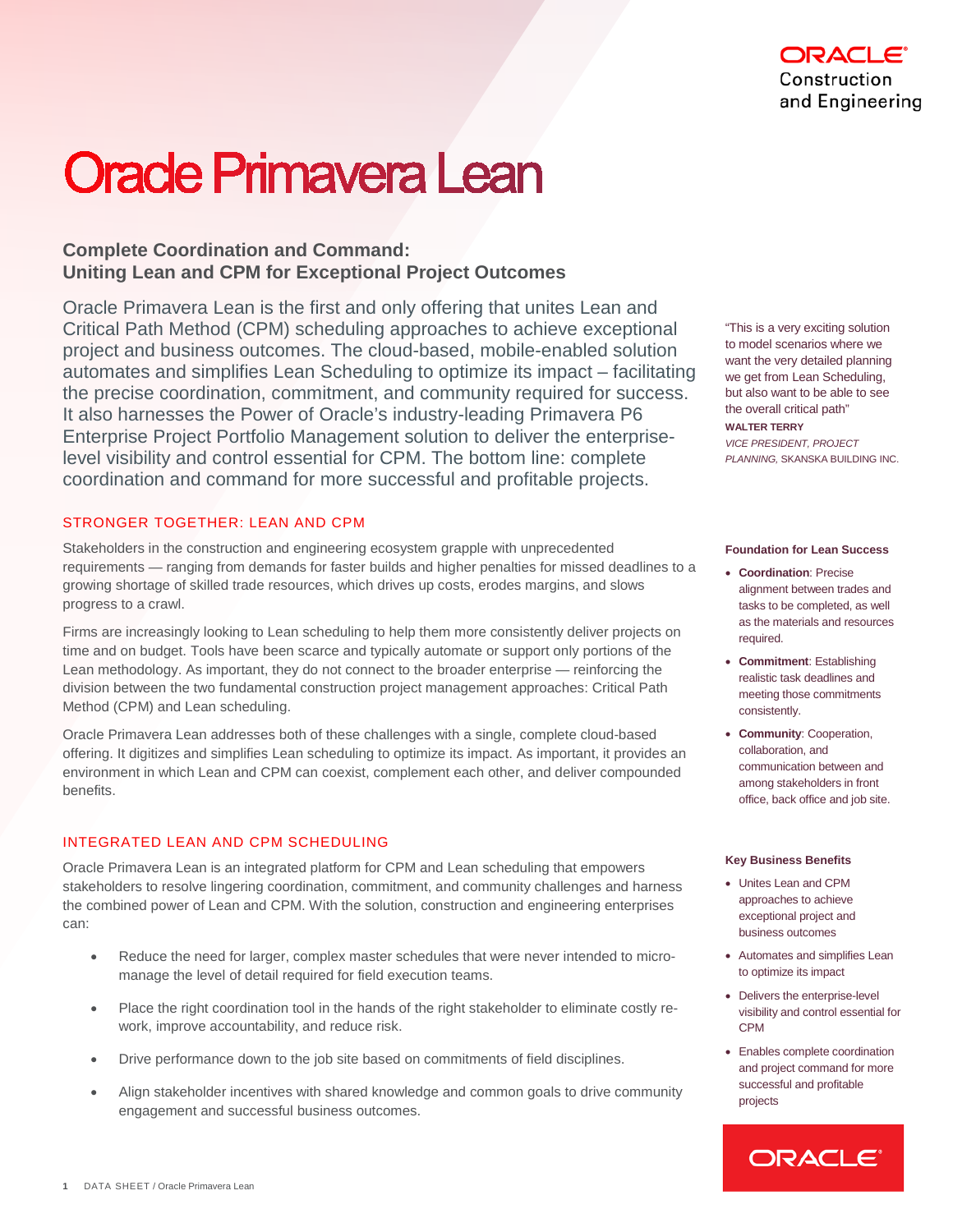• Allow the field to work the way they want whilst providing the enterprise visibility that the home office requires.

#### AN INTEGRATED PLATFORM FOR COMPLETE COORDINATION AND COMMAND

To effectively blend Lean and CPM methodologies, and realize the benefits of both, Oracle Primavera Lean provides a single, unified platform for engineering and construction projects, programs, and enterprises. It automates processes and integrates project data from the back office, front office, and field to enable complete coordination and command of even the most complex construction projects.

The solution unites scope, cost, and scheduling in a single platform, enabling unprecedented visibility from the sub-task level through the enterprise view.



The solution delivers an integrated environment to effectively:

- Define Work Breakdown Structure (WBS): Easy-to-use templates enable users to create a bigpicture schedule by organizing projects into manageable phases using WBS
- Map activities, durations, and relationships: Users map logical relationships between activities in the CPM network to determine critical path and project completion date. The solution automates activity sequencing and relationships and connects activities between WBS elements to reflect transitions between phases
- ► Create activity plans: The digital planning board—purpose built to support Lean scheduling enables Last Planners® to break down activities into smaller tasks, collaboratively plan due dates, and commit to them as planned
- Make commitments: The planning board provides an automated environment for committing to due dates, tagging completed tasks, and recommitting to those not completed. It encompasses planned, committed, completed, and overdue tasks, as well as reference activities
- Monitor Performance: Intuitive analytics enable users to monitor Planned Percent Complete (PPC) and assign reasons for missed commitments per Lean scheduling Institute best practices. Task alerts also notify the CPM network in real-time of incompatible dates or status. This capability informs the WBS update process and improves collaboration and control throughout the project

## ON THE GO AND IN THE CLOUD

Today's construction professionals demand access to information when and where they need it-on the job site or across the globe. Oracle Primavera Lean enables users to access and update project status • Allows the field to work the way they want while providing enterprise visibility for the home office

#### **Key Features**

- Visibility from sub-task through enterprise view—no other tool does this
- Scope, cost, and schedule solutions integrated under a single platform
- P6 and task management fully integrated
- Extreme scale—one project or entire portfolio
- Personalization that avoids information overload
- Ability to update project status online or offline via iPad and iPhone apps
- Adaptable task sequences focus on short interval timelines that inform the master schedule for a complete view of performance
- Enables complete coordination and project command for more successful and profitable projects
- Complete cloud-based solution backed by the power of Oracle
- Easy-to-use interface and simple deployment